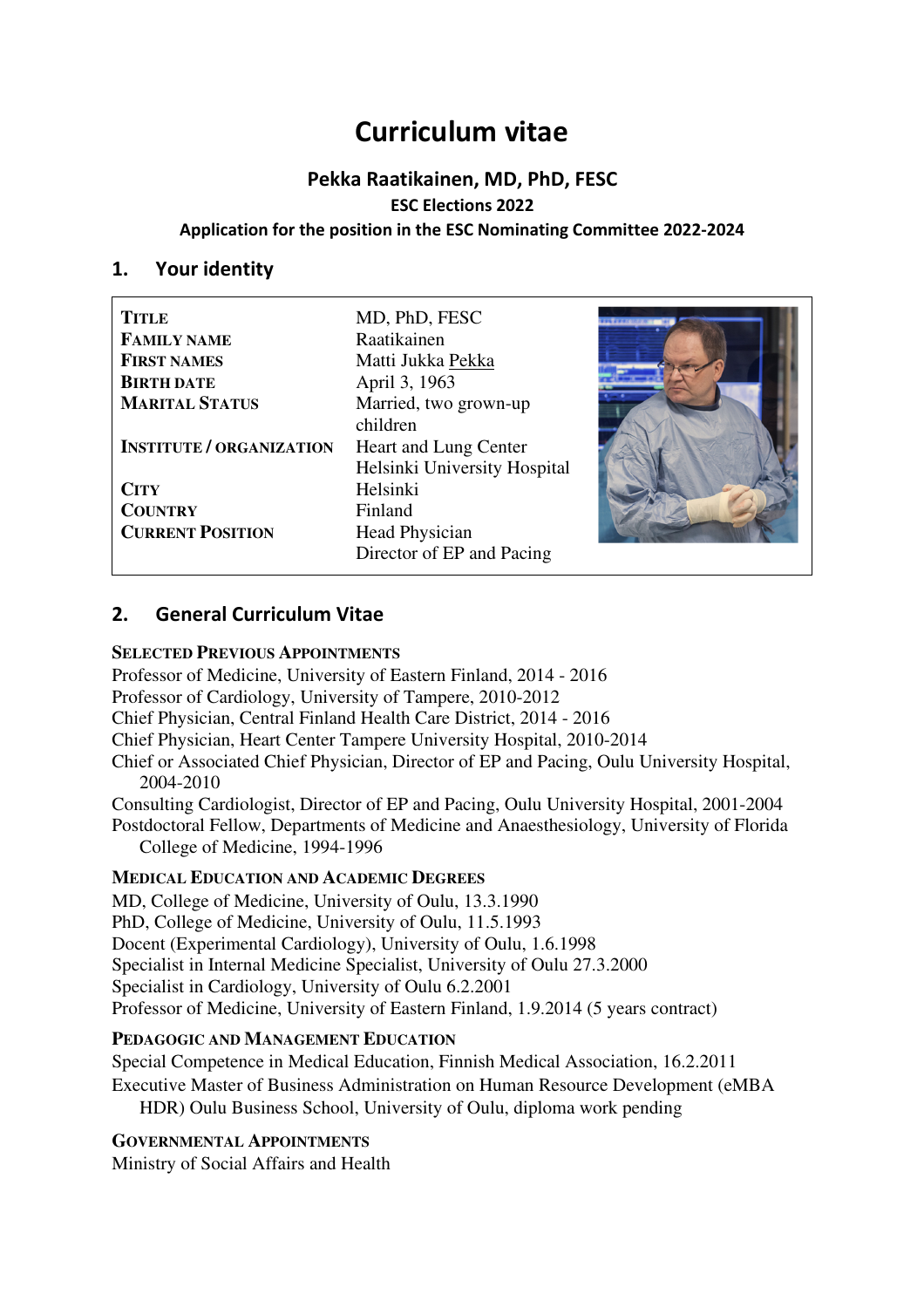Working Group (cardiology) for Uniform Criteria for Access to Non-Emergency Treatment, Member, 2005 - present

National Institute for Health and Welfare

Cardiology and Cardiac Surgery Medical Procedure Code Development Group, Member 2005 – 2011 and Chairman 2011 - 2013

National Supervisory Authority for Welfare and Health (Valvira) Permanent Medical Advisor, 2009 – present

#### **ACADEMIC AND CLINICAL ADVISING**

Several candidates supervised for PhD thesis

Several fellows from Finland and abroad supervised for clinical EP

Reviewer of several professor and docent positions and doctoral thesis in Finland, Sweden and Norway

Regular referee for many peer-reviewed journals including Eur Heart J, Europace, Heart, Heart Rhythm, Circulation Arrhythmia and EP and Int J Cardiol

Editorial Board Member "Sydänääni" (official journal of the FCS) 2004-2014 Nordic Invasive Electrophysiology Education Grant Board Member 2004 - 2018

#### **MAJOR CLINICAL AND RESEARCH INTEREST**

Main clinical and research activities include treatment of atrial fibrillation and ventricular tachyarrhythmias as well as clinical electrophysiology and device therapies.

More than 120 original and review articles including several EHRA position papers and EHRA White Book in peer reviewed journals. Editor of several medical books and internetbased learning tools. More than 100 chapters in national and international medical books.

#### **HONOURS AND AWARDS**

Fellow of the European Society of Cardiology, 2010 Gold Medal of the Finnish Cardiac Society (FCS), 2014 Silver Medal of the FCS, 2009 Several prices for educational and professional achievements

## **3. Previous experiences in your National Cardiac Society and in the ESC**

## **FINNISH CARDIAC SOCIETY**

Past President 2012-2014 President, 2010-2012 President Elect, 2008-2010 Treasurer, 2004-2008 National ESC Guideline Coordinator 2012-2014 Past Chairman (2009-2012), Chairman (2007-2010) and Secretary (2003-2007) of the Working Group for Cardiac Arrhythmias and Pacing 2003-2007 **FINNISH HEART ASSOCIATION** Medical Advisory Board Member 2008-2014 **EUROPEAN SOCIETY OF CARDIOLOGY (ESC)**  Member of the Credentials Committee Member, 2012-2016 Member of the FESC Task Force (Membership Committee) 2016-2020 ESC Guideline Reviewer: Atrial Fibrillation, 2010, 2016, 2020 Cardiac pacing and cardiac resynchronization therapy 2021